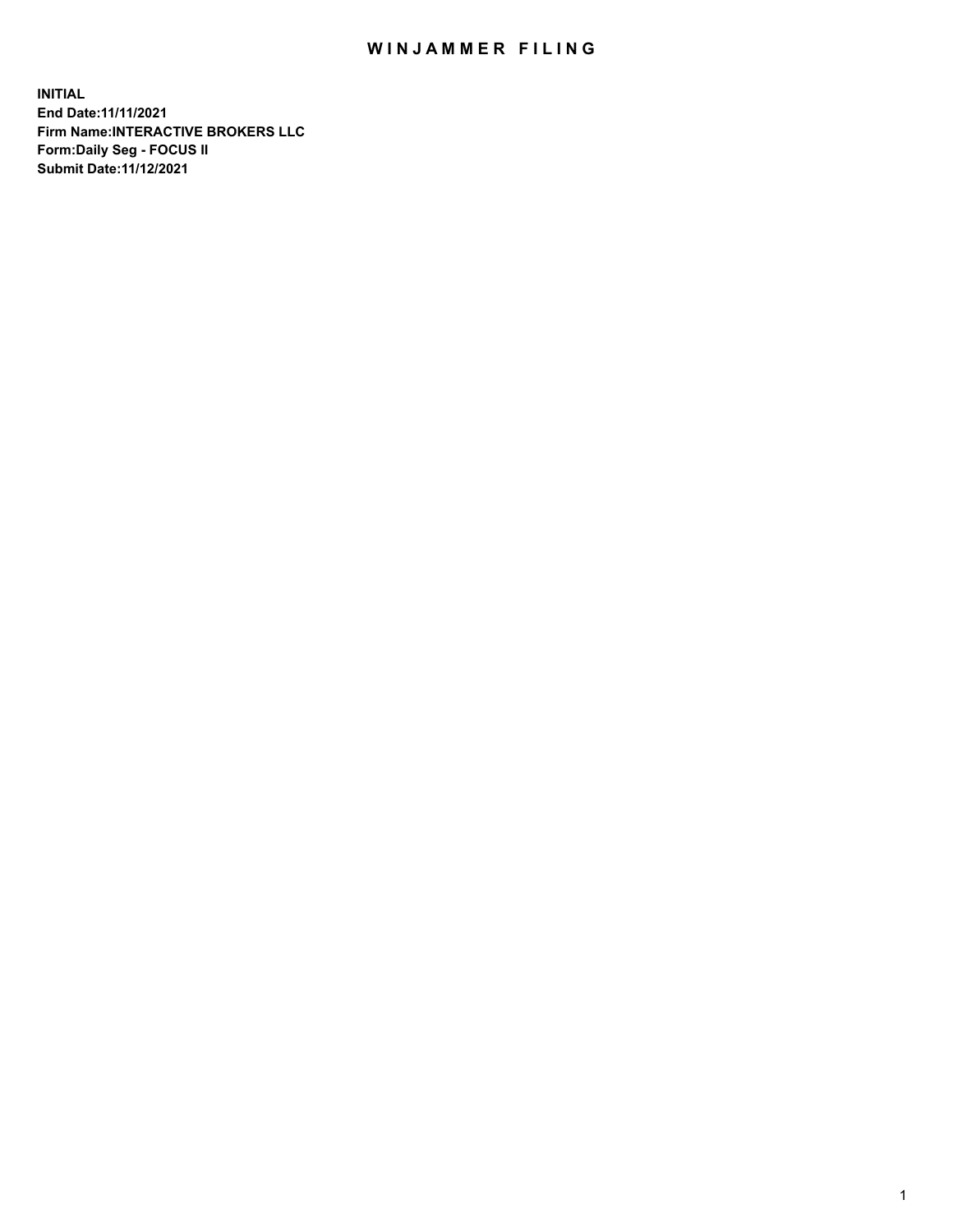**INITIAL End Date:11/11/2021 Firm Name:INTERACTIVE BROKERS LLC Form:Daily Seg - FOCUS II Submit Date:11/12/2021 Daily Segregation - Cover Page**

| Name of Company                                                                                                                                                                                                                                                                                                                | <b>INTERACTIVE BROKERS LLC</b>                                                                           |
|--------------------------------------------------------------------------------------------------------------------------------------------------------------------------------------------------------------------------------------------------------------------------------------------------------------------------------|----------------------------------------------------------------------------------------------------------|
| <b>Contact Name</b>                                                                                                                                                                                                                                                                                                            | James Menicucci                                                                                          |
| <b>Contact Phone Number</b>                                                                                                                                                                                                                                                                                                    | 203-618-8085                                                                                             |
| <b>Contact Email Address</b>                                                                                                                                                                                                                                                                                                   | jmenicucci@interactivebrokers.c<br>om                                                                    |
| FCM's Customer Segregated Funds Residual Interest Target (choose one):<br>a. Minimum dollar amount: ; or<br>b. Minimum percentage of customer segregated funds required:% ; or<br>c. Dollar amount range between: and; or<br>d. Percentage range of customer segregated funds required between:% and%.                         | $\overline{\mathbf{0}}$<br>$\overline{\mathbf{0}}$<br>155,000,000 245,000,000<br>0 <sub>0</sub>          |
| FCM's Customer Secured Amount Funds Residual Interest Target (choose one):<br>a. Minimum dollar amount: ; or<br>b. Minimum percentage of customer secured funds required:%; or<br>c. Dollar amount range between: and; or<br>d. Percentage range of customer secured funds required between:% and%.                            | $\overline{\mathbf{0}}$<br>$\overline{\mathbf{0}}$<br>80,000,000 120,000,000<br>00                       |
| FCM's Cleared Swaps Customer Collateral Residual Interest Target (choose one):<br>a. Minimum dollar amount: ; or<br>b. Minimum percentage of cleared swaps customer collateral required:% ; or<br>c. Dollar amount range between: and; or<br>d. Percentage range of cleared swaps customer collateral required between:% and%. | $\overline{\mathbf{0}}$<br>$\underline{\mathbf{0}}$<br>$\underline{0}$ $\underline{0}$<br>0 <sub>0</sub> |

Attach supporting documents CH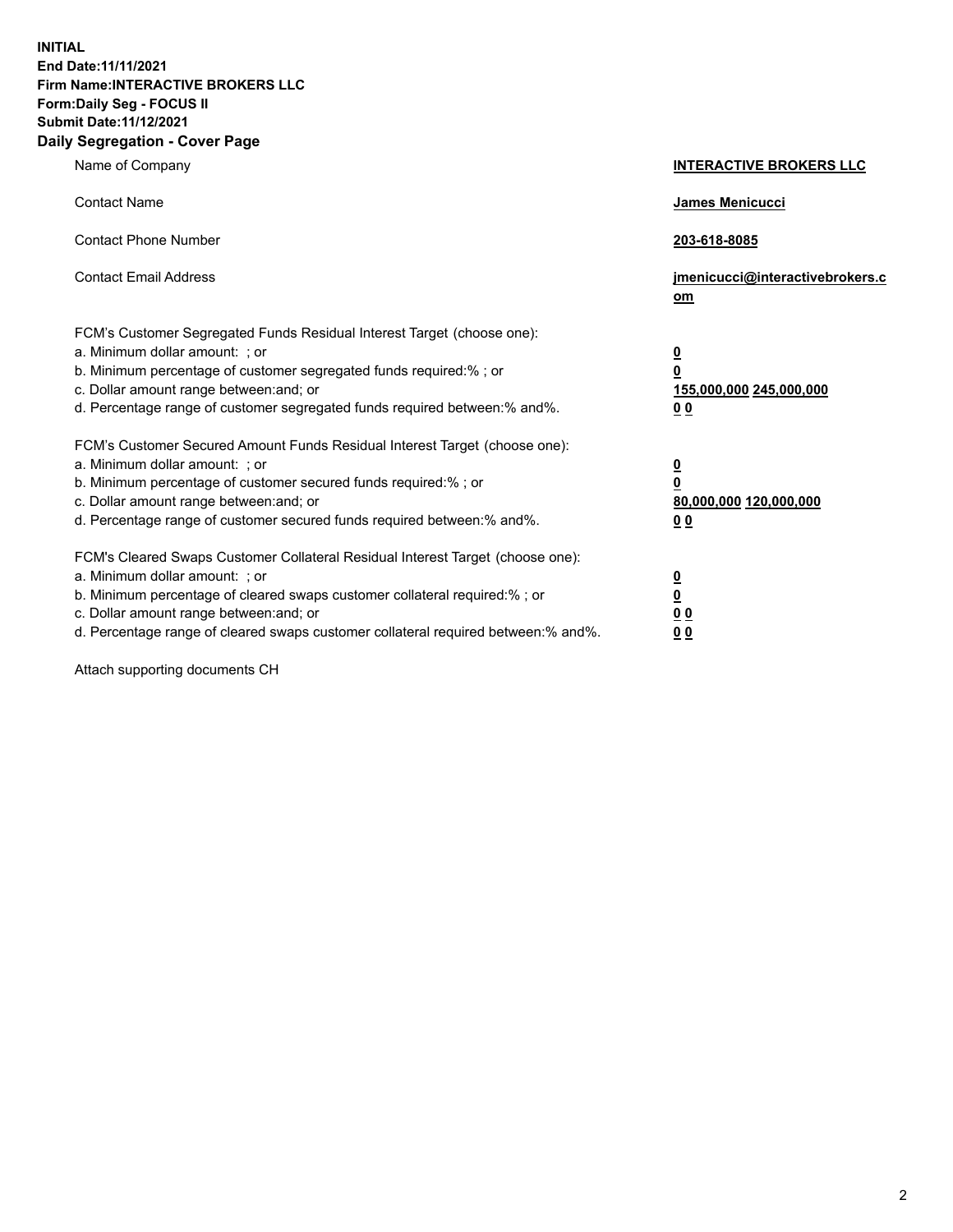## **INITIAL End Date:11/11/2021 Firm Name:INTERACTIVE BROKERS LLC Form:Daily Seg - FOCUS II Submit Date:11/12/2021 Daily Segregation - Secured Amounts**

|     | Dany Ocgregation - Oceanca Anioante                                                         |                                                       |
|-----|---------------------------------------------------------------------------------------------|-------------------------------------------------------|
|     | Foreign Futures and Foreign Options Secured Amounts                                         |                                                       |
|     | Amount required to be set aside pursuant to law, rule or regulation of a foreign            | $0$ [7305]                                            |
|     | government or a rule of a self-regulatory organization authorized thereunder                |                                                       |
| 1.  | Net ledger balance - Foreign Futures and Foreign Option Trading - All Customers             |                                                       |
|     | A. Cash                                                                                     | 512,672,674 [7315]                                    |
|     | B. Securities (at market)                                                                   | $0$ [7317]                                            |
| 2.  | Net unrealized profit (loss) in open futures contracts traded on a foreign board of trade   | -682,564 [7325]                                       |
| 3.  | Exchange traded options                                                                     |                                                       |
|     | a. Market value of open option contracts purchased on a foreign board of trade              | 151,461 [7335]                                        |
|     | b. Market value of open contracts granted (sold) on a foreign board of trade                | -11,371 [7337]                                        |
| 4.  | Net equity (deficit) (add lines 1. 2. and 3.)                                               | 512,130,200 [7345]                                    |
| 5.  | Account liquidating to a deficit and account with a debit balances - gross amount           | <b>5,451</b> [7351]                                   |
|     | Less: amount offset by customer owned securities                                            | 0 [7352] 5,451 [7354]                                 |
| 6.  | Amount required to be set aside as the secured amount - Net Liquidating Equity              | 512, 135, 651 [7355]                                  |
|     | Method (add lines 4 and 5)                                                                  |                                                       |
| 7.  | Greater of amount required to be set aside pursuant to foreign jurisdiction (above) or line | 512, 135, 651 [7360]                                  |
|     | 6.                                                                                          |                                                       |
|     | FUNDS DEPOSITED IN SEPARATE REGULATION 30.7 ACCOUNTS                                        |                                                       |
| 1.  | Cash in banks                                                                               |                                                       |
|     | A. Banks located in the United States                                                       | 65,283,106 [7500]                                     |
|     | B. Other banks qualified under Regulation 30.7                                              | 0 [7520] 65,283,106 [7530]                            |
| 2.  | Securities                                                                                  |                                                       |
|     | A. In safekeeping with banks located in the United States                                   | 320,988,000 [7540]                                    |
|     | B. In safekeeping with other banks qualified under Regulation 30.7                          | 0 [7560] 320,988,000 [7570]                           |
| 3.  | Equities with registered futures commission merchants                                       |                                                       |
|     | A. Cash                                                                                     | $Q$ [7580]                                            |
|     | <b>B.</b> Securities                                                                        | $0$ [7590]                                            |
|     | C. Unrealized gain (loss) on open futures contracts                                         | $0$ [7600]                                            |
|     | D. Value of long option contracts                                                           | $0$ [7610]                                            |
|     | E. Value of short option contracts                                                          | 0 [7615] 0 [7620]                                     |
| 4.  | Amounts held by clearing organizations of foreign boards of trade                           |                                                       |
|     | A. Cash                                                                                     | $Q$ [7640]                                            |
|     | <b>B.</b> Securities                                                                        | $0$ [7650]                                            |
|     | C. Amount due to (from) clearing organization - daily variation                             | $0$ [7660]                                            |
|     | D. Value of long option contracts                                                           | $0$ [7670]                                            |
|     | E. Value of short option contracts                                                          | 0 [7675] 0 [7680]                                     |
| 5.  | Amounts held by members of foreign boards of trade                                          |                                                       |
|     | A. Cash                                                                                     | 242,943,220 [7700]                                    |
|     | <b>B.</b> Securities                                                                        | $0$ [7710]                                            |
|     | C. Unrealized gain (loss) on open futures contracts                                         | 11,326,461 [7720]                                     |
|     | D. Value of long option contracts                                                           | <b>151,461</b> [7730]                                 |
|     | E. Value of short option contracts                                                          | <mark>-11,371</mark> [7735] <b>254,409,771</b> [7740] |
| 6.  | Amounts with other depositories designated by a foreign board of trade                      | $0$ [7760]                                            |
| 7.  | Segregated funds on hand                                                                    | $0$ [7765]                                            |
| 8.  | Total funds in separate section 30.7 accounts                                               | 640,680,877 [7770]                                    |
| 9.  | Excess (deficiency) Set Aside for Secured Amount (subtract line 7 Secured Statement         | 128,545,226 [7380]                                    |
|     | Page 1 from Line 8)                                                                         |                                                       |
| 10. | Management Target Amount for Excess funds in separate section 30.7 accounts                 | 80,000,000 [7780]                                     |
| 11. | Excess (deficiency) funds in separate 30.7 accounts over (under) Management Target          | 48,545,226 [7785]                                     |
|     |                                                                                             |                                                       |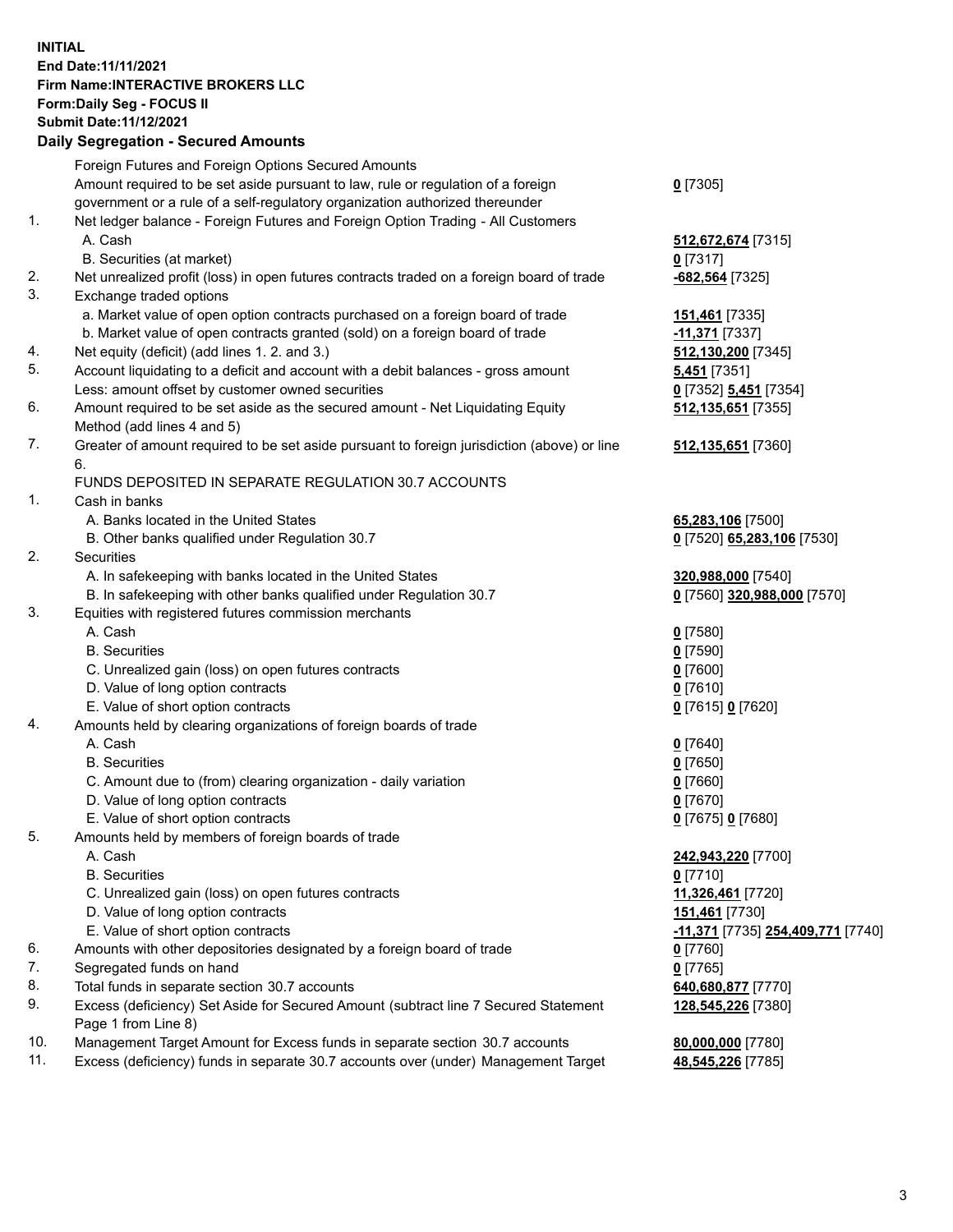**INITIAL End Date:11/11/2021 Firm Name:INTERACTIVE BROKERS LLC Form:Daily Seg - FOCUS II Submit Date:11/12/2021 Daily Segregation - Segregation Statement** SEGREGATION REQUIREMENTS(Section 4d(2) of the CEAct) 1. Net ledger balance A. Cash **7,316,720,239** [7010] B. Securities (at market) **0** [7020] 2. Net unrealized profit (loss) in open futures contracts traded on a contract market **336,876,978** [7030] 3. Exchange traded options A. Add market value of open option contracts purchased on a contract market **503,996,393** [7032] B. Deduct market value of open option contracts granted (sold) on a contract market **-413,788,311** [7033] 4. Net equity (deficit) (add lines 1, 2 and 3) **7,743,805,299** [7040] 5. Accounts liquidating to a deficit and accounts with debit balances - gross amount **1,080,450** [7045] Less: amount offset by customer securities **0** [7047] **1,080,450** [7050] 6. Amount required to be segregated (add lines 4 and 5) **7,744,885,749** [7060] FUNDS IN SEGREGATED ACCOUNTS 7. Deposited in segregated funds bank accounts A. Cash **1,733,979,265** [7070] B. Securities representing investments of customers' funds (at market) **3,682,333,720** [7080] C. Securities held for particular customers or option customers in lieu of cash (at market) **0** [7090] 8. Margins on deposit with derivatives clearing organizations of contract markets A. Cash **1,986,150,230** [7100] B. Securities representing investments of customers' funds (at market) **517,501,006** [7110] C. Securities held for particular customers or option customers in lieu of cash (at market) **0** [7120] 9. Net settlement from (to) derivatives clearing organizations of contract markets **68,813,332** [7130] 10. Exchange traded options A. Value of open long option contracts **503,692,596** [7132] B. Value of open short option contracts **-413,569,489** [7133] 11. Net equities with other FCMs A. Net liquidating equity **0** [7140] B. Securities representing investments of customers' funds (at market) **0** [7160] C. Securities held for particular customers or option customers in lieu of cash (at market) **0** [7170] 12. Segregated funds on hand **0** [7150] 13. Total amount in segregation (add lines 7 through 12) **8,078,900,660** [7180] 14. Excess (deficiency) funds in segregation (subtract line 6 from line 13) **334,014,911** [7190] 15. Management Target Amount for Excess funds in segregation **155,000,000** [7194] 16. Excess (deficiency) funds in segregation over (under) Management Target Amount Excess **179,014,911** [7198]